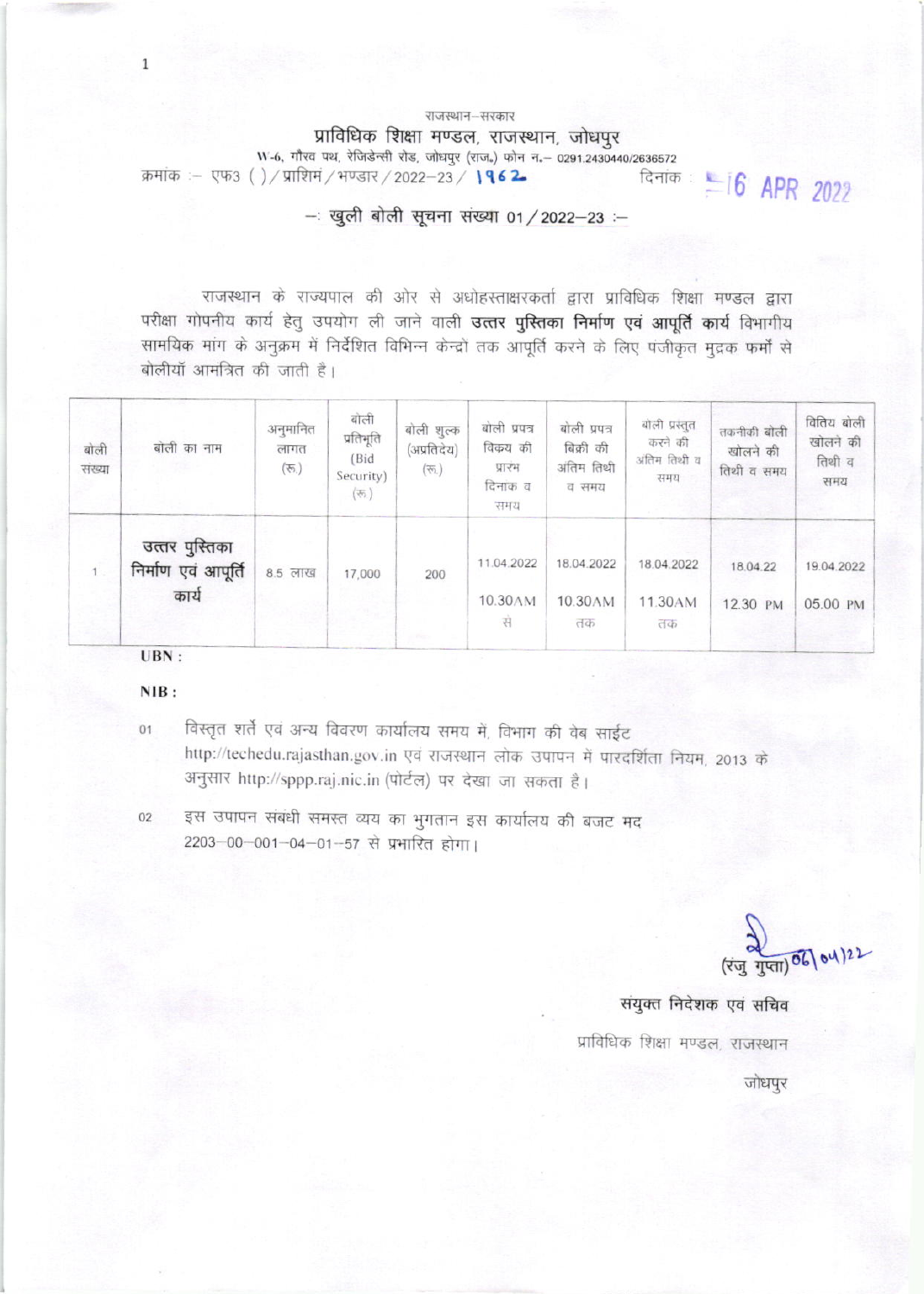राजस्थान सरकार

 $\overline{2}$ 

# प्राविधिक शिक्षा मण्डल, राजस्थान, जोधपुर

# डब्लू-6,गौरव पथ (रेजीडेन्सी रोड़,) जोधपुर

परीक्षा उत्तरपुस्तिका निर्माण एवं आपूर्ति कार्य



| बोली प्रपत्र विकय की प्रारंभ दिनांक व समय      | 11 अप्रेल 2022, सुबह           | 10.30 बजे से |
|------------------------------------------------|--------------------------------|--------------|
| बोली प्रपत्र विक्रय करने की अंतिम दिनांक व समय | 18 अप्रेल 2022, सुबह           | 10.30 बजे तक |
| बोली प्रस्तुत करने की अंतिम दिनांक व समय       | 18 अप्रेल 2022, सुबह           | 11.30 बजे तक |
| तकनीकी बोली खोलने की दिनांक व समय              | 18 अप्रेल 2022, सुबह           | 12.30 बजे तक |
| वित्तीय बोली खोलने की दिनांक व समय             | 19 अप्रेल 2022, सुबह           | 05.00 बजे तक |
| बोली शुल्क (अप्रतिदेय)                         | $\overline{\mathcal{D}}$ 200/- |              |

*<u>Can</u>*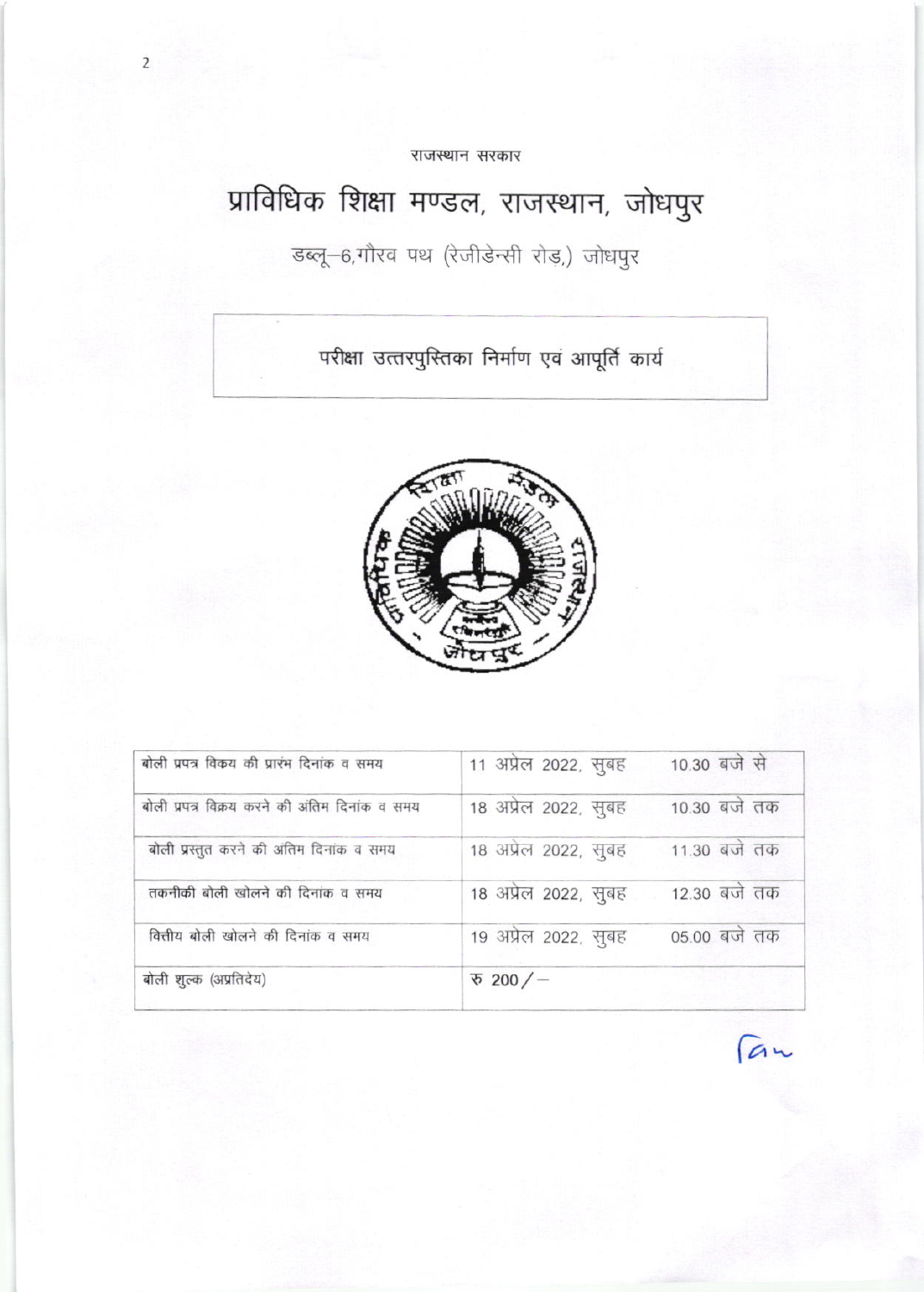Government of Rajasthan

Board of Technical Education Rajasthan

W-6, Gaurav Path, Residency Road, Jodhpur

### **Bid Documents for Printing & Supply of Answer Books**

Under Notice No. 01/2022-2023

| S. No.         | Particular                             | Page No.  |
|----------------|----------------------------------------|-----------|
| 1              | Summary of Document                    | 03        |
| $\overline{2}$ | Check List                             | $4 - 5$   |
| 3              | Directions for filling bid documents   | $6 - 7$   |
| $\overline{4}$ | SR-14 & Special Conditions             | $8 - 11$  |
| 5              | Bid Form (SR-15)                       | 12        |
| 6              | Conditions of Bid and contract (SR-16) | 13-22     |
| $\overline{7}$ | Annexure ABCDEFG &<br>SR Form 17       | $23 - 35$ |
| 8              | <b>Technical Bid</b><br>Annexure 'H'   | 36        |
| 9              | <b>Financial Bid</b><br>Annexure 'I'   | 37        |

### **Bid Documents**

 $9<sub>k</sub>$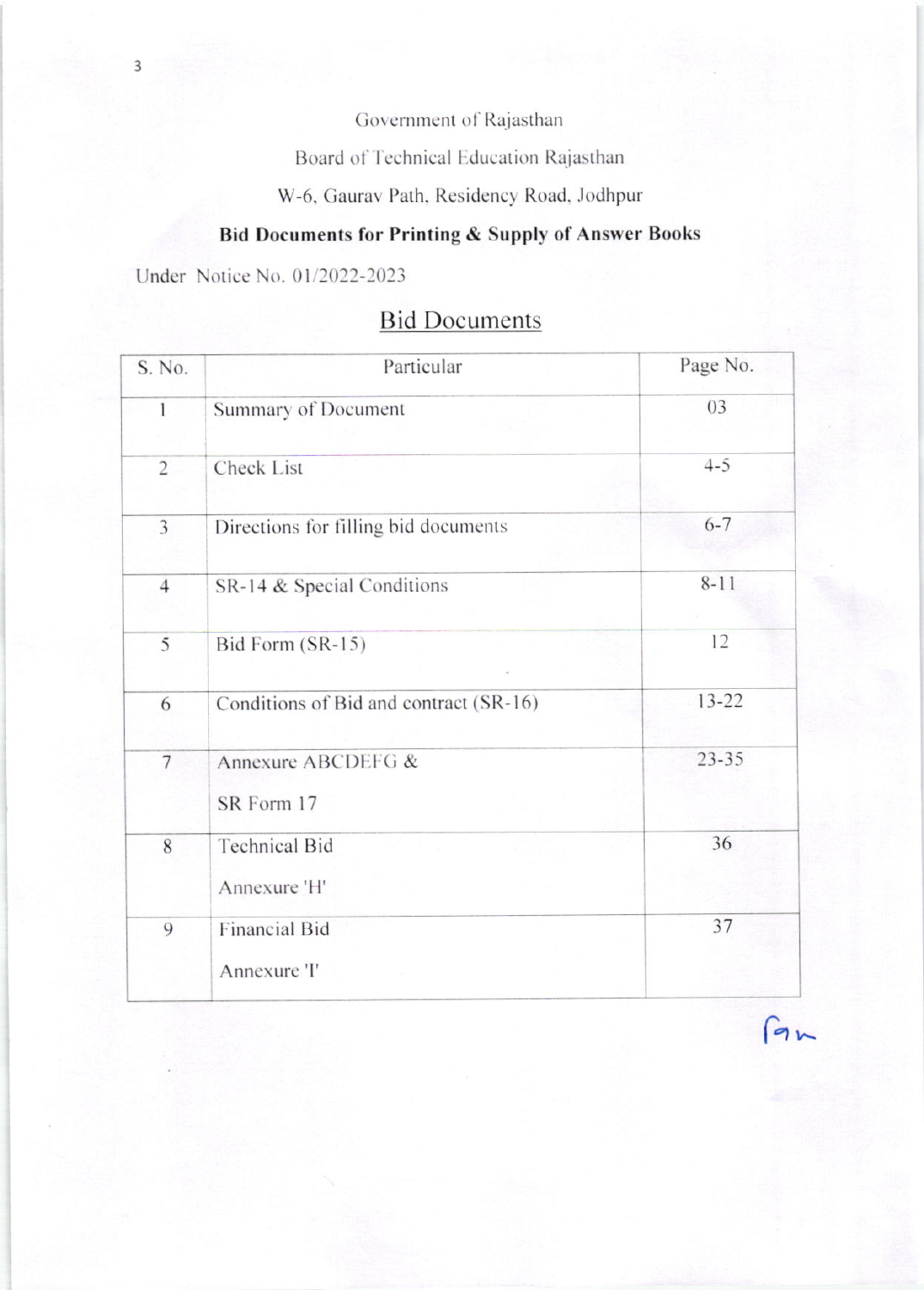# **CHECK LIST**

## List of required Schedules/documents to be submitted

| S.No. | Particulars as per<br>specification                                                   | Description of required document                                                                                                                                                                                                       | Details of documents to<br>be attached by bidder<br>(alongwith relevant<br>page Nos.) |
|-------|---------------------------------------------------------------------------------------|----------------------------------------------------------------------------------------------------------------------------------------------------------------------------------------------------------------------------------------|---------------------------------------------------------------------------------------|
|       | (i) COVER - I: Details of Bid Fee/Bid Security and Sample                             |                                                                                                                                                                                                                                        |                                                                                       |
| 01    | Cost of Bid Document                                                                  | Proof of depositing cost of bid specification<br>documents (DD/Banker's Cheque).                                                                                                                                                       | Yes/No<br>DD/Banker's Cheque<br>Bank & Branch                                         |
| 02    | Details of Bid security                                                               | Proof of depositing Bid Security (DD/Banker's<br>Cheque)                                                                                                                                                                               | Yes/No<br>DD/Banker's Cheque<br>Issue Date<br>Bank & Branch                           |
|       |                                                                                       | <b>Bid Document</b>                                                                                                                                                                                                                    | <b>Page Numbers</b>                                                                   |
| 03    | <b>Technical Bid</b>                                                                  | Detail Technical Bid in Annexure "H"                                                                                                                                                                                                   |                                                                                       |
| 04    | <b>Registration Certificate</b>                                                       | Yes/No                                                                                                                                                                                                                                 |                                                                                       |
| 05    | <b>GST Registration &amp;</b><br>Clearance Certificate                                | Yes/No                                                                                                                                                                                                                                 |                                                                                       |
| 06    | Copy of PAN Card                                                                      | Yes/No                                                                                                                                                                                                                                 |                                                                                       |
| 07    | Copy of EM II and as per<br>clause                                                    | Yes/No                                                                                                                                                                                                                                 |                                                                                       |
|       | 29.3(For micro & SSI unit)                                                            |                                                                                                                                                                                                                                        |                                                                                       |
| 08    | Manufacturer                                                                          | Yes/No                                                                                                                                                                                                                                 |                                                                                       |
|       |                                                                                       | <b>Other Document</b>                                                                                                                                                                                                                  |                                                                                       |
| 09    | Turnover,<br>CA Audited Balance Sheet &<br>P&L A/c                                    | YES / NO<br>2020-21<br>Rs.<br>YES / NO<br>2019-20<br>Rs.<br><br>YES / NO<br>2018-19<br>Rs.<br>                                                                                                                                         |                                                                                       |
| 10    | <b>Experience of Supplying</b><br>Answer Books[Enclose copy<br>of work order, if any] | Yes/No<br>Dept<br>Order no:<br>Date<br>Yes/No<br>Dept<br>Order no:<br>Date<br>Yes/No<br>Dept<br>Date<br>Order no:<br>Yes/No<br>Dept<br>Date<br>Order no:<br>Yes/No<br>Dept<br>Order no:<br>Date<br>Yes/No<br>Dept<br>Date<br>Order no: |                                                                                       |
| 11    | List of Machinery (Enclosed)                                                          | <b>YES</b><br>NO.                                                                                                                                                                                                                      |                                                                                       |

Fam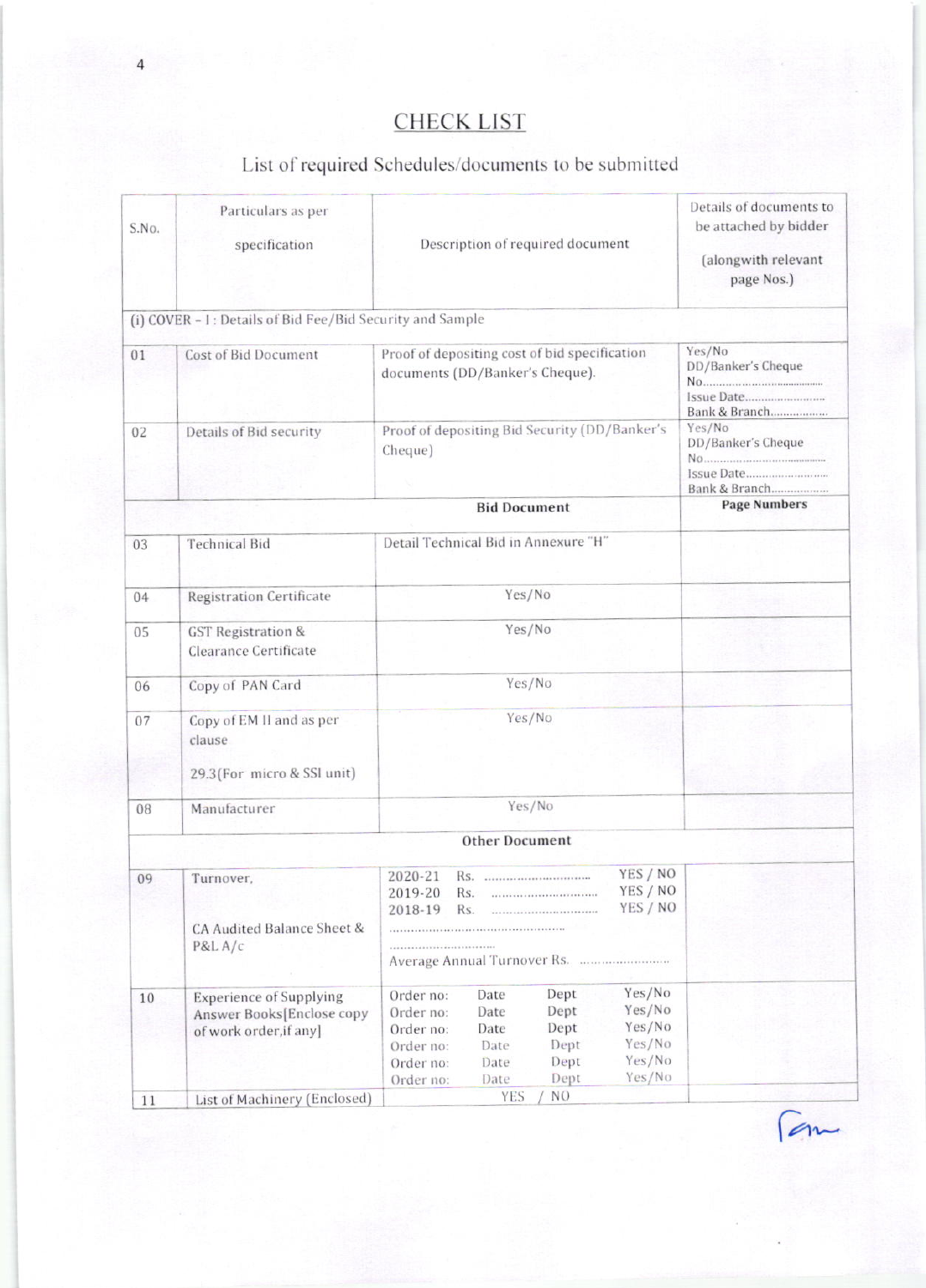| 12 | Sample                               | The sample will be provided by Successful<br>Yes/No<br>firm                                       |  |
|----|--------------------------------------|---------------------------------------------------------------------------------------------------|--|
|    | (iii) COVER - II : Financial/Bid/BOQ |                                                                                                   |  |
| 01 | Financial bid/BOO                    | Details of Price quoted for the material offered<br>in Financial bid/BOQ in Annexure'l'<br>Yes/No |  |

Signature of Bidder Seal & Designation

#### $-$ :तकनीकी समिति का जांच प्रतिवेदन $-$ (कार्यालय उपयोग के लिये)

अ. तकनीकी समिति द्वारा प्राप्त बोली के दस्तावेजों की जांच की गई सही पाया गया / कमियां पाई गई।

 $\overline{2}$  $3.$  $4.$ 

 $1.$ 

ब. वित्तीय बोली खोलने / नहीं खोलने की अनुशंसा की जाती है।

- $(\overline{a}$ नाम $\overline{a}$  and  $\overline{a}$  and  $\overline{a}$  and  $\overline{a}$  and  $\overline{a}$  and  $\overline{a}$  and  $\overline{a}$  and  $\overline{a}$  and  $\overline{a}$  and  $\overline{a}$  and  $\overline{a}$  and  $\overline{a}$  and  $\overline{a}$  and  $\overline{a}$  and  $\overline{a}$  and  $\overline{a}$  and
- 02. हस्ताक्षर  $(\frac{1}{2} - \frac{1}{2})$
- $($ नाम $\_$  $\lambda$
- 04. हस्ताक्षर  $\frac{1}{\sqrt{a^2}}$ (नाम\_